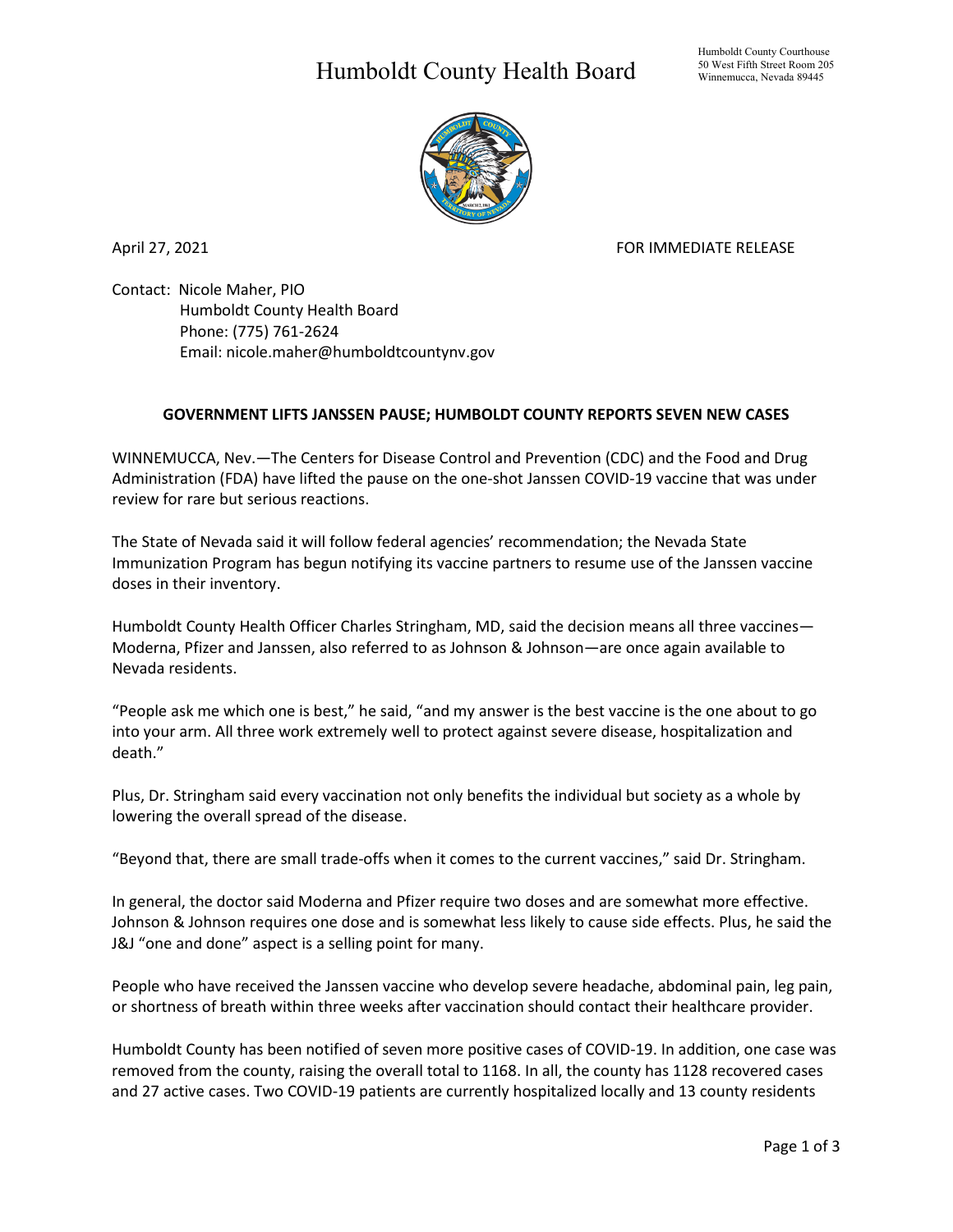have died.

Based on available information, close contacts of the newest Humboldt County cases are being notified and are following self-isolation procedures to prevent community spread of the virus.

| Case $#$ | <b>Gender</b> | <b>Age Range</b> | <b>Contact</b>            | <b>Status</b>  |
|----------|---------------|------------------|---------------------------|----------------|
| 1169     | Man           | 60s              | Investigation in progress | Hospitalized   |
| 1168     | Woman         | 60s              | Investigation in progress | Self-isolating |
| 1167     | Man           | 30 <sub>s</sub>  | Investigation in progress | Self-isolating |
| 1166     | Woman         | 30 <sub>s</sub>  | Investigation in progress | Self-isolating |
| 1165     | Man           | 50s              | Investigation in progress | Self-isolating |
| 1164     | Woman         | 30 <sub>s</sub>  | Investigation in progress | Self-isolating |
| 1163     | Woman         | 30 <sub>s</sub>  | Investigation in progress | Self-isolating |

Brief summary information of Humboldt County's latest cases follows:

To prevent the spread of COVID-19 in Humboldt County:

- Wear a mask around anyone not of the same household.
- Maintain 6 feet of distance from non-household members at all times.
- Wash hands often with soap and water for at least 20 seconds. If soap and water are not available, use an alcohol-based hand sanitizer.
- Self-isolate following a known exposure, or while waiting for COVID-19 results.
- Stay informed. The COVID-19 situation is changing frequently. Up-to-date information is available on the Centers for Disease Control and Prevention (CDC) [website.](http://www.cdc.gov/coronavirus/2019-ncov/index.html)

COVID-19 testing locations in Humboldt County include:

- **Humboldt General Hospital Screening Clinic** Offers drive-thru screening for asymptomatic persons from 8 a.m. to 5 p.m. Monday through Friday (closed from noon to 1 p.m. for lunch), and byappointment screening with a provider for symptomatic persons from 8 a.m. to 8 p.m. Monday through Wednesday (closed from noon to 1 p.m. for lunch; call 775-623-5222, ext. 1379 to schedule an appointment). Located at 51 E. Haskell Street, across from Humboldt General Hospital.
- **Golden Valley Medical Center** Private clinic serving Nevada Gold Mines offers screening for asymptomatic and symptomatic persons. Call (775) 625-4653 for an appointment.
- **Ridley's Pharmacy** Offers in-vehicle, self-administered asymptomatic and symptomatic testing. Go [here](https://www.doineedacovid19test.com/Winnemucca_NV_1098.html) and follow the prompts to schedule an appointment.
- **HGH Emergency Department**  Those who experience severe COVID-like symptoms should go directly to the HGH Emergency Department, which is open 24 hours a day, or call 9-1-1 for emergency assistance.

Local COVID-19 information is available in Spanish [@CovidEspanol.](https://www.facebook.com/CovidEspanol) Humboldt County COVID-19 updates and information are available in English at [@HumboldtCountyNV,](https://www.facebook.com/humboldtcountynv) at [www.hcnv.us](http://www.hcnv.us/) and at The Humboldt [County Report.](https://spark.adobe.com/page/llU1h2xbgNKeR/)

Humboldt County has established a COVID-19 vaccine recorded information line in both English and Spanish. Call (775) 375-3200 to hear the latest about vaccine allocations, local distribution opportunities